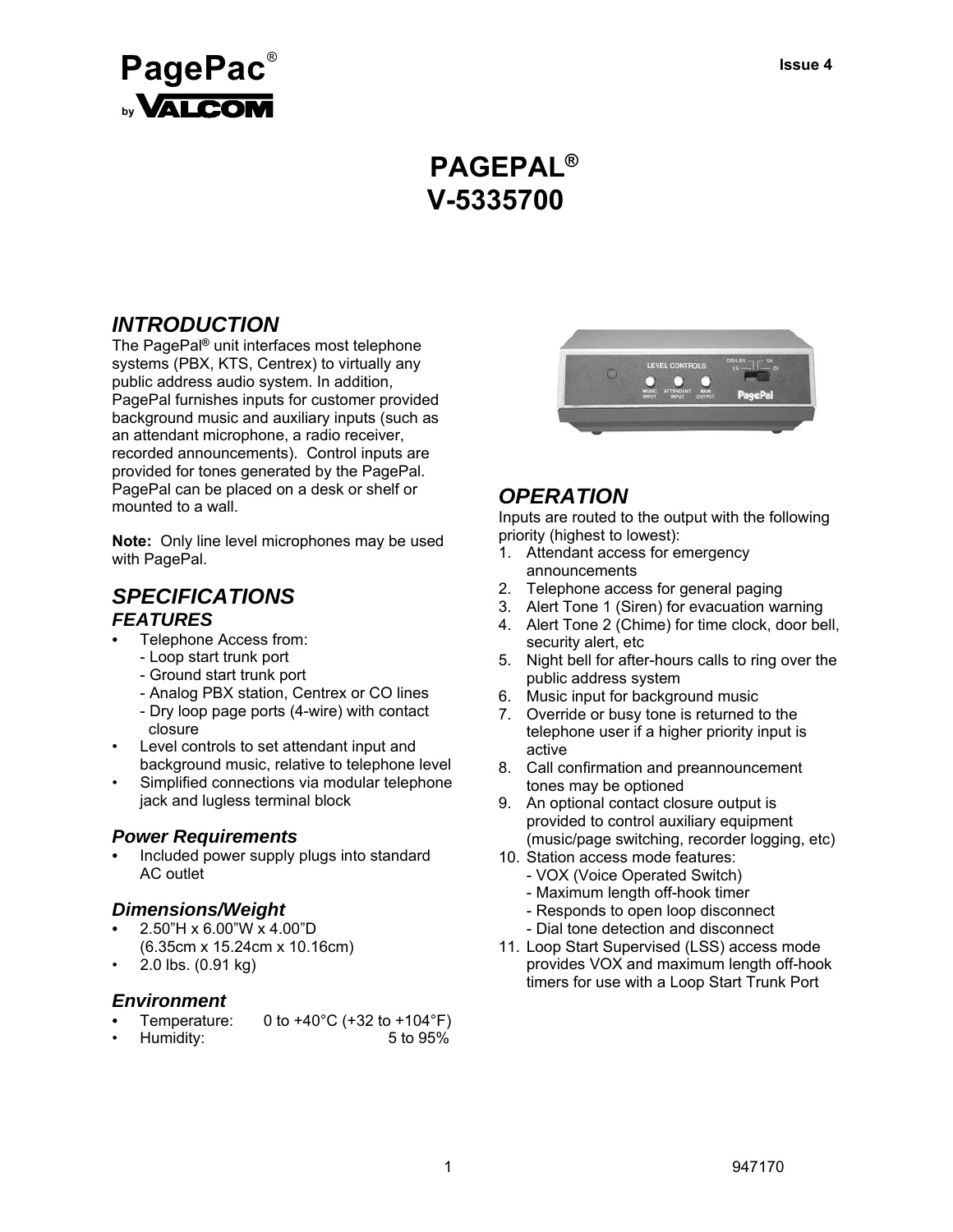# *INSTALLATION*

**Input Access / Switch Settings**

A four position slide switch is used to select the telephone access mode.

• **(LS) Loop Start**

 Used with a Loop Start Trunk Port of a PBX or Key System or a dedicated phone set.

#### **• (GS/LSS)**

 **Ground Start/Loop Start Supervised** Access from a PBX Ground Start Trunk Port. In this mode, the PBX ground **must** be connected to pin 1 of the 20-pin connector on the PagePal or pin 2 of the RJ11 connector on the PagePal.

 In Loop Start Supervised mode, pin 7 of the PagePal **must** be connected to pin 1 on the 20-pin connector to allow supervision of the Loop Start Trunk Port. The PagePal will supervise the connection, and will automatically disconnect the line if no voice is detected on the line for 20 seconds or if the line remains active (Off hook) for more than one minute.

#### • **(SA) Station Access**

 Used with a standard (ANALOG) station port on a CENTREX, PBX, Key System or Central Office subscriber line. Use a two-wire RJ11 cable in this mode. The PagePal receives talk battery and ring voltage from the host system.

#### **• (DL) Dry Loop**

 Interfaces with the Page Port of a PBX or Key System or an Auxiliary port of a PBX. This input shall respond to resistances from 0 to 1K Ohms and will ignore resistance greater than 10K Ohms. Use a four-wire RJ11 cable in this mode. Dry Loop is a four wire connection. Pins 2 and 5 of the RJ11 are intended to interface with the control leads of the host system, while pins 3 and 4 connect to Tip and Ring, as usual. See Table 2 for pinout descriptions.

#### **Main Output**

Adjusts level of output. Full clockwise rotation provides 14dBm gain.

Set the Main Output level first using telephone input, then adjust Attendant and Music Inputs for an appropriate relative level.

#### **Attendant Input**

Adjusts level of Attendant Input relative to the Telephone Input. Adjustment range is from 0dBm to less than -30dBm.

#### **Music Input**

Adjusts level of Music Input relative to the Telephone Input. Adjustment range is from 0dBm to less than -30dBm.

# *TECHNICAL ASSISTANCE*

When calling, have a VOM and a telephone test set available and call from the job site. Call (540) 563-2000 and press 1 for PagePac Technical Support or visit our websites at http://www.pagepac.com and www.valcom.com.

Should repairs be necessary, attach a tag to the unit clearly stating company name, address, phone number, contact person and the nature of the problem. Send the unit to:

> **Valcom, Inc. PagePac® Repair Dept. 5614 Hollins Road Roanoke, VA 24019-5056**

#### **WARRANTY**

Warranty information may be found on our website at www.valcom.com/warranty.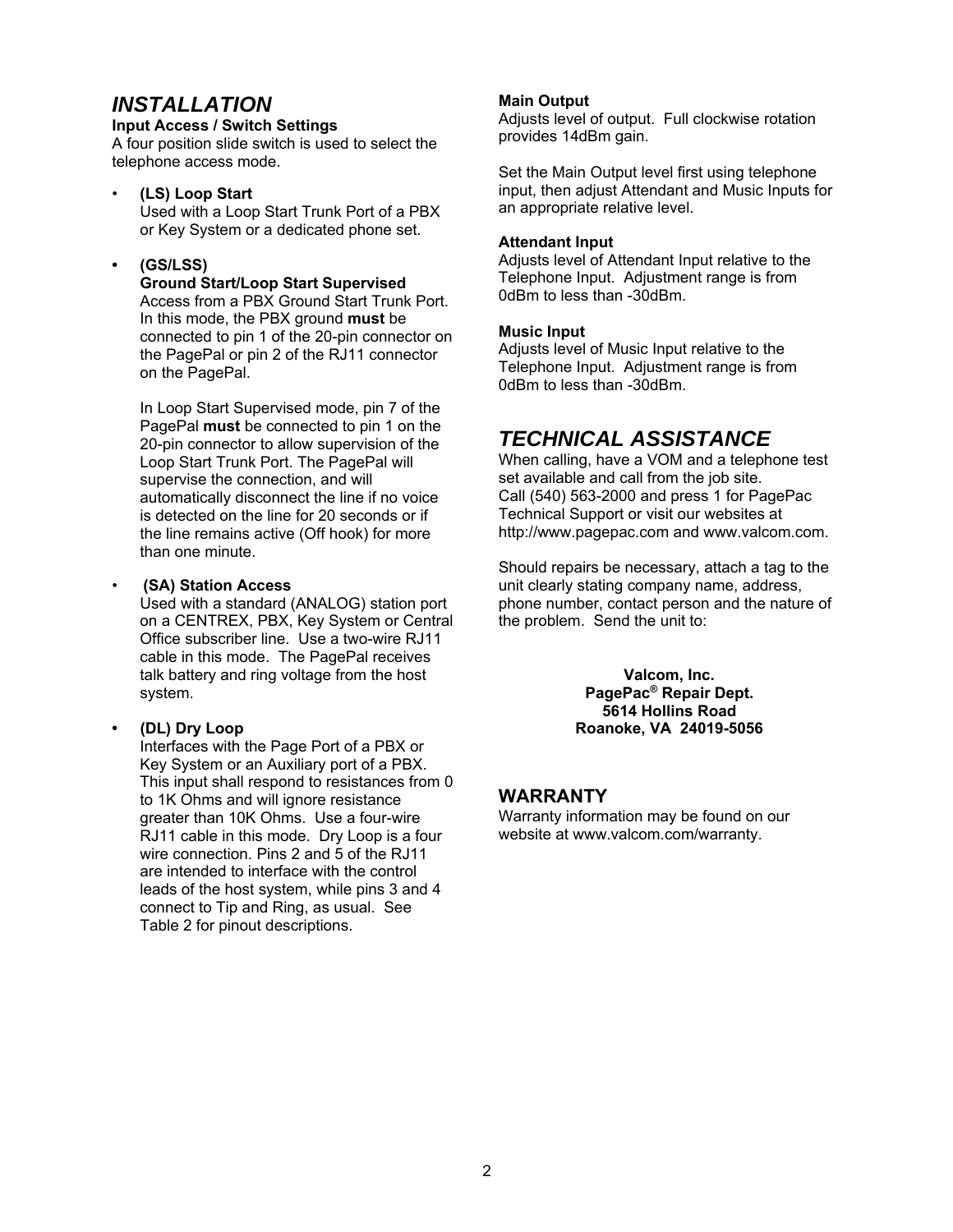

**FIGURE 1 Typical Connections to the PagePal Connectors (Rear Panel View) Refer to Tables 1 and 2 for Description**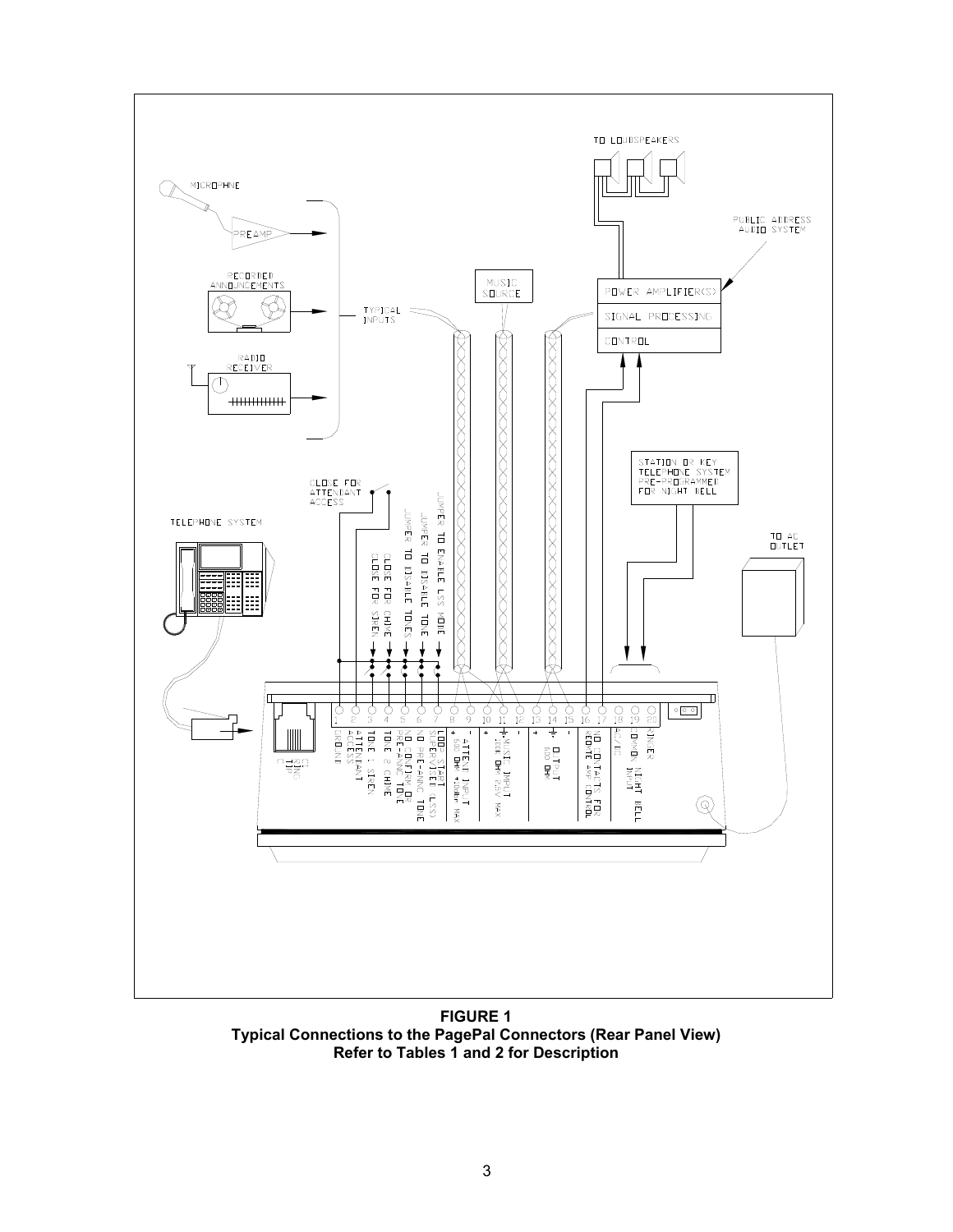# **Table 1. PagePal® J2 Terminal Block Connector**

| <b>Terminal</b> | <b>Description</b>                                                            |
|-----------------|-------------------------------------------------------------------------------|
| 1               | Ground for ground start/common connection for Terminals 2-7.                  |
| $\overline{2}$  | Close a contact between this terminal and J2-1 to activate attendant access.  |
| 3               | Close a contact between this terminal and J2-1 to activate TONE 1 (Siren).    |
| 4               | Close a contact between this terminal and J2-1 to activate TONE 2 (Chime).    |
| $\overline{5}$  | Connect a jumper between this terminal and J2-1 to disable confirmation and   |
|                 | preannouncement tones.                                                        |
| 6               | Connect a jumper between this terminal J2-1 to disable the preannouncement    |
|                 | tone.                                                                         |
| $\overline{7}$  | Connect a jumper between this terminal J2-1 to enable Loop Start Supervised   |
|                 | (LSS) mode (You must also set the slide switch on the front panel to the      |
|                 | GS/LSS position).                                                             |
| 8               | Attendant input, + phase of balanced 600 Ohm input.                           |
| 9               | Attendant input, - phase of balanced 600 Ohm input.                           |
| 10              | Music input, + phase of balanced 100K Ohm input.                              |
| 11              | Ground for optional shield termination of music input.                        |
| 12              | Music input, - phase of balanced 100K Ohm input.                              |
| 13              | Audio output to paging system, + phase of balanced output, 300 Ohm.           |
| 14              | Ground for optional shield termination of input.                              |
| 15              | Audio output to paging system, - phase of balanced output, 300 Ohm.           |
| 16              | Normally open contact (with J2-17) that may be used to activate paging        |
|                 | equipment.                                                                    |
| 17              | Normally open contact (with J2-16). Contact is closed when any input with     |
|                 | priority higher than music is present.                                        |
| 18              | Night bell Input from key systems. Night bell is activated by any low voltage |
|                 | greater than 10VAC/DC.                                                        |
| 19              | Common terminal for night bell input voltage.                                 |
| 20              | Night bell input from ringer voltage.                                         |

### **Table 2. RJ-11 Pinout**

| <b>Pin Number</b> | <b>Description</b>                                                                                                      |
|-------------------|-------------------------------------------------------------------------------------------------------------------------|
|                   | Not used.                                                                                                               |
|                   | C1 control input for Dry Loop (Page Port) activation by closure (May also be<br>used for Ground Start grounding point). |
|                   | Ring (- polarity is important for Ground Start).                                                                        |
|                   | Tip (+ polarity is important for Ground Start).                                                                         |
| 5                 | C control input for Dry Loop (Page Port) activation by contact closure.                                                 |
| 6                 | Not used.                                                                                                               |

#### **Terminal Block Connector**

This is a 20 Pin lugless-type terminal block located at J2 (See Figure 1). See Table 1 for contact descriptions.

#### **Factory Test Connector Wall Plug Transformer**

J3 - No user connections 115VAC, 60Hz, UL and CSA Listed.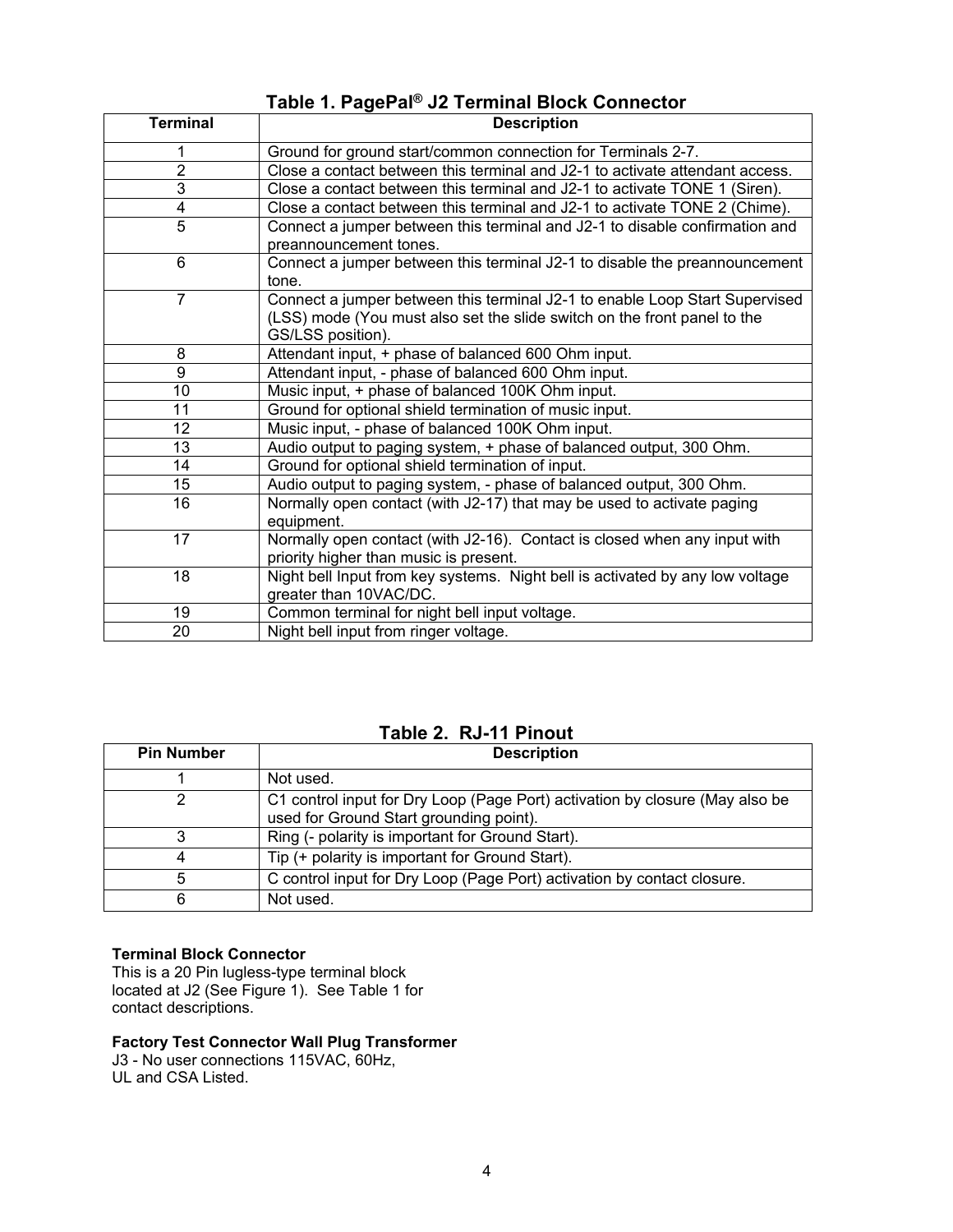

**FIGURE 2 PagePal Functional Block Diagram**